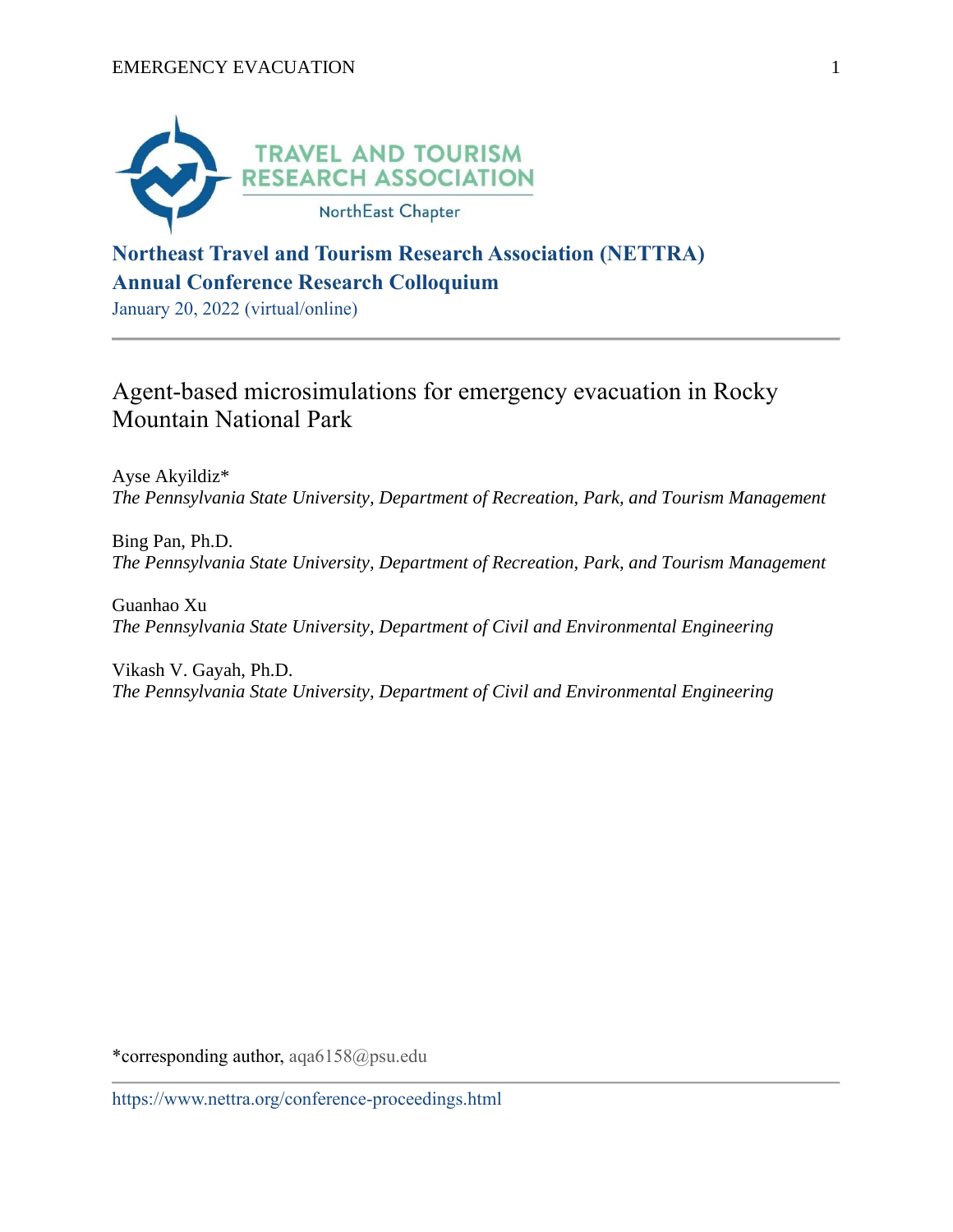### **Abstract**

# **Introduction**

National parks provide ample opportunities for outdoor recreation to millions of visitors each year. Before the coronavirus pandemic, the US national parks attracted over 90 million people annually (National Park Service, 2021b). While high visitation may be detrimental to the environment and the visitors` wellbeing, it also increases the risk of physical harm to visitors. During a human-caused or natural disaster, the increased visitor counts may lead to a slower evacuation, putting visitors' health and safety at risk. Moreover, this risk is exacerbated during certain periods of the year as national parks are generally subject to the effects of seasonality. On a typical day in the peak season, visitors often park at overflow spaces near popular destinations, and roads are already congested with vehicles. Therefore, emergency evacuation in national parks during peak seasons is more difficult to implement when the resources remain limited. Furthermore, enlarging these roads or increasing the number of lanes for a faster evacuation is not the optimal solution as it would necessitate converting the public lands of exceptional value to more roads. Coupled with increasing annual visitations, climate change poses another layer of risk, as national parks are anticipated to face natural disasters such as floods, landslides, and wildfires with higher magnitudes and frequencies in the future.

Rocky Mountain National Park (ROMO) set a record in recreation visits with over 4.6 million people prior to the pandemic and ranked the third most visited national park in the United States in 2019 (National Park Service, 2021a). Reaching peak visitation numbers during the summer months, parking lots at Bear Lake and Wild Basin are fully occupied from the very early hours of the day. The two of the most popular attractions at the national park, namely Bear Lake and Wild Basin, are connected to the park entrances through narrow corridors, which has the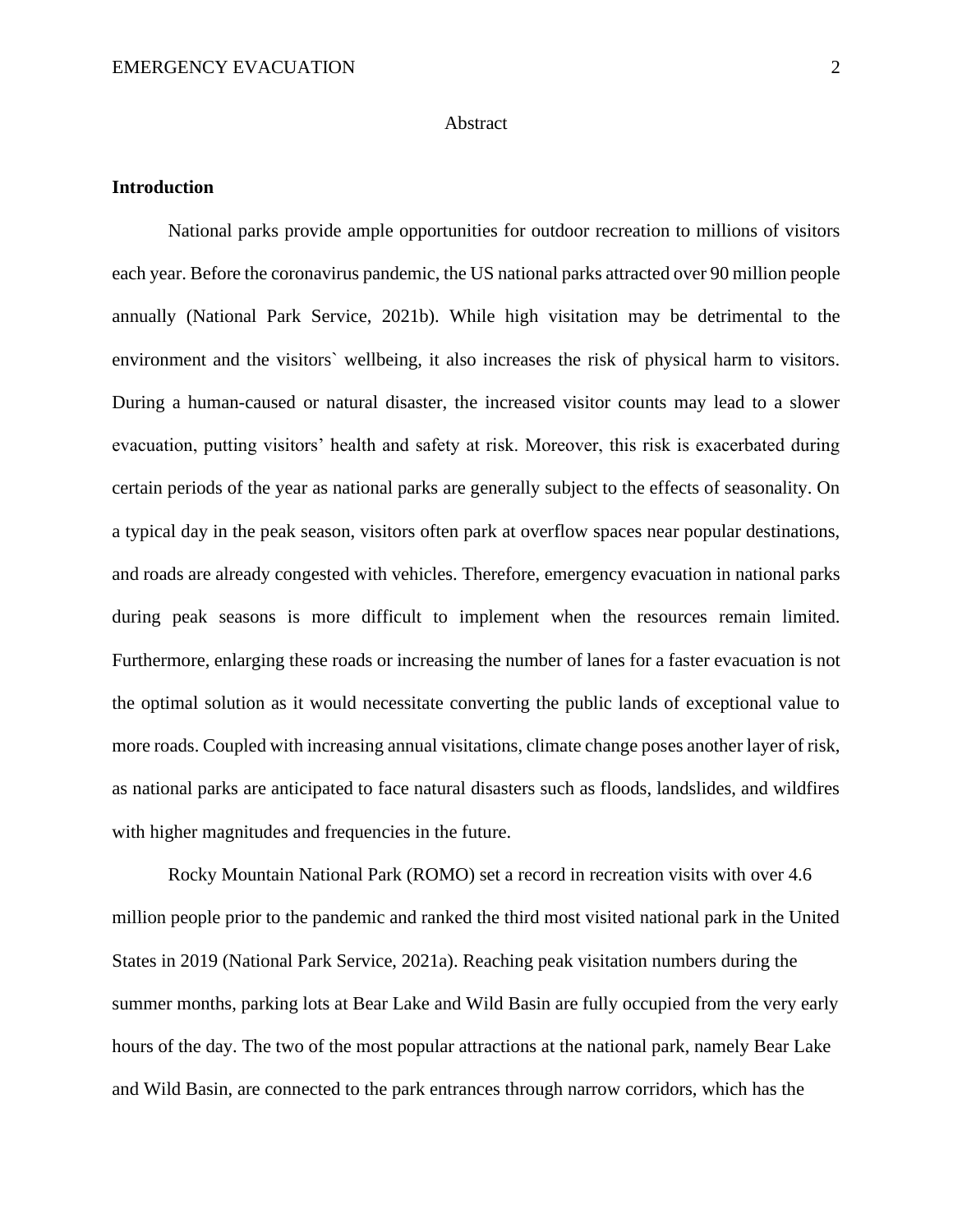potential to limit the evacuation speed on these roads. While the long history of fire suppression and the epidemic of pine beetles increased the forest fuel, lightning contributes to the onset of wildfires several times annually (National Park Service, 2019). Having experienced a major wildfire in 2012 in Fern Lake Road due to an illegal campfire that prompted evacuation orders (National Park Service, 2019), it is imperative for the park to prepare for disasters to ensure visitors' health and safety. This study aims to utilize agent-based traffic microsimulations to capture traffic flow in Bear Lake and Wild Basin areas to provide park management with estimated evacuation times under different scenarios.

#### **Methods**

Unlike traditional statistical methods, agent-based models (ABM) can model travelers' behavior in a dynamic system where group behavior is determined as an outcome of the interactions between autonomous individuals (Chen, 2008). ABMs were used in outdoor settings for different purposes such as assessing visitor's travel mode choices (Orsi & Geneletti, 2016), impacts of tourism on wildlife (Anwar et al., 2007; Pirotta, et al., 2014), and participatory processes (Edwards & Smith, 2011). Moreover, previous studies have modeled emergency evacuation in the park and public squares (Yang et al., 2019) urban parks (Chen & Zhan, 2014), neighborhoods (Cova & Johnson, 2002), outdoor events (Tan et al., 2015), and concert venues (Wagner & Agrawal, 2014) under different types of disasters such as tsunamis (Lämmel, 2011), fires (Wagner & Agrawal, 2014), or hurricanes (Chen, 2008; Liang et al., 2015). Cole (2005) highlighted the contributions of computer simulations to the planning and management of outdoor recreation settings through 12 case studies. Lawson et al. (2011) utilized microsimulations to model shuttle bus systems to evaluate the transportation system performance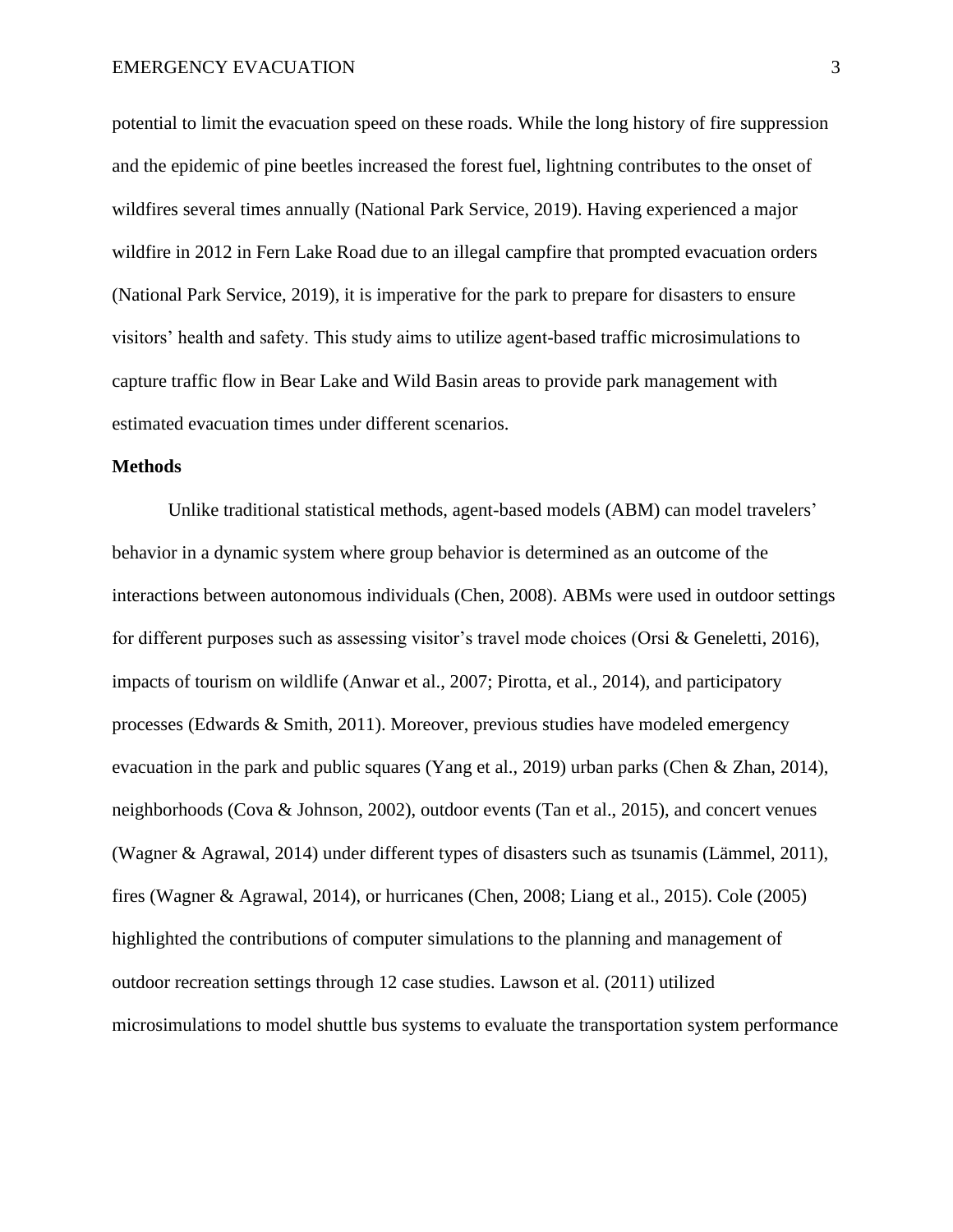patterns in ROMO. This study will add to the literature by utilizing ABM models for emergency evacuation in a national park.

# **Procedure**

# *Step 1. Secondary data collection*

The secondary data used in this are broadly composed of parking lot imagery and capacities, average vehicle speed rates, Digital Elevation Model (DEM), shuttle rider counts, ontrail hiker count, and vehicle counts, which were provided by the Continental Divide Research Learning Center (CDRLC) under National Park Service. To build the initial models, OpenStreetMap (OSM), an open-source geographic database verified by aerial imagery, GPS devices, and low-tech field maps, was used to import the road networks surrounding Bear Lake and Wild Basin areas to the ABMs.

#### *Step 2. Pilot Test*

Before the primary data collection, a pilot test was conducted on June 9, 2021 to test the accuracy of three different speed guns used in the field. The measurements gathered by speed guns were compared with the speed rates captured via the Speed Tracker Pro app, and the pilot tests demonstrated high accuracy of the speed measurements.

#### *Step 3. Field data collection*

The primary data collection took place between July 16 and July 25, 2021, in ROMO. As part of the collection process, vehicle speed rates at curves and dirt roads were captured using speed guns as visitors are expected to drive slower on these roads compared to the roads where the tube counters were located. Due to lack of secondary data on vehicle counts in the Wild Basin area, hourly vehicle counts were collected at Copeland Lake parking lot and at the intersection between Wild Basin Entrance station and Country Road 84 W. Travel time between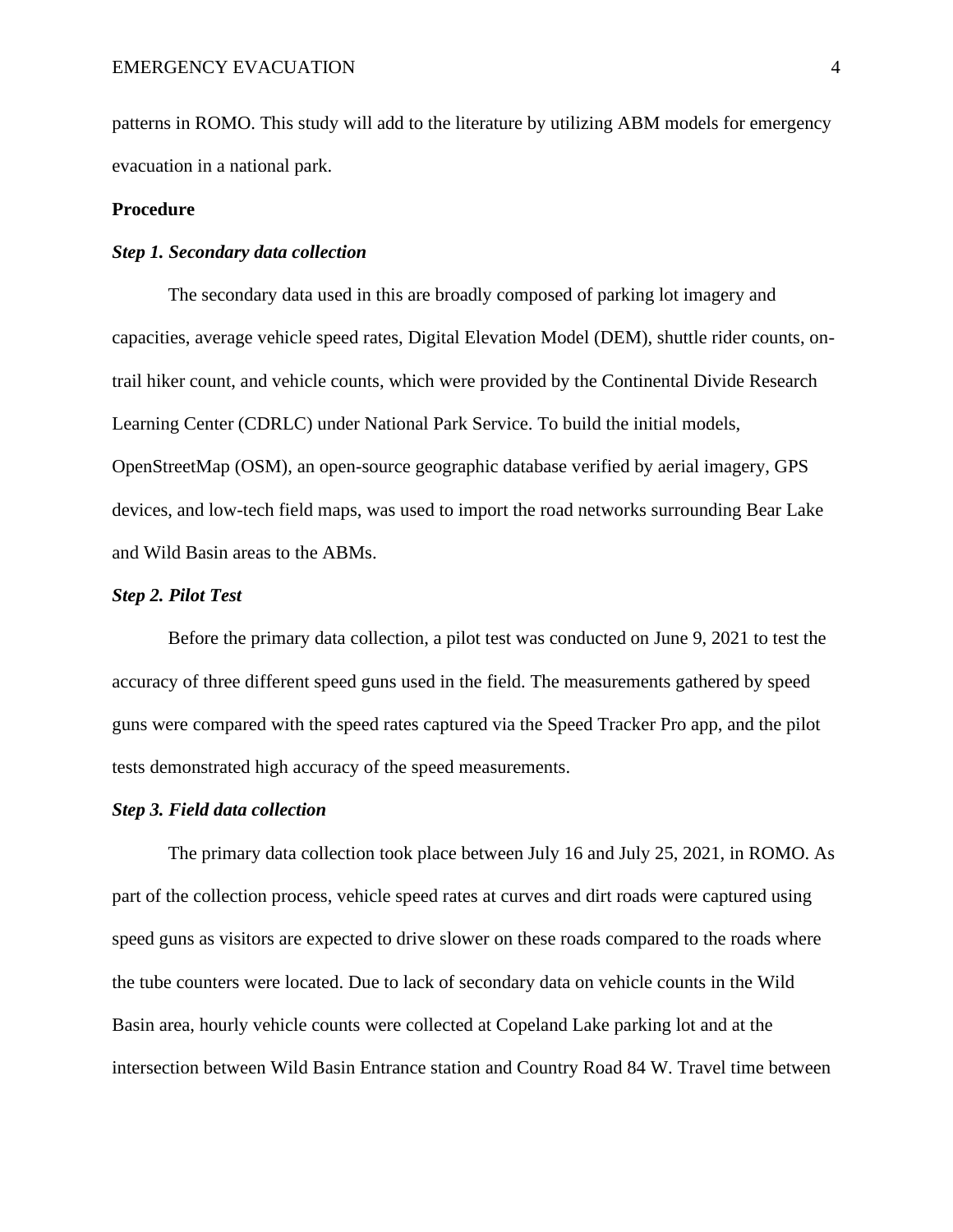designated road segments as well as Bear Lake and Moraine Park shuttle routes were captured by Speed Tracker Pro app to calibrate the vehicle speed rates in the models. The traffic signal cycles, speed limit signs, and traffic signs in the park were collected and built into the models.

# *Step 4. Base model construction*

The ABMs were created in Aimsun Next traffic simulation software. The road networks were derived from OSM data and were imported to the Bear Lake and Wild Basin area models. The road sections that are outside of the study boundaries were removed. The road networks were compared with Google Map imagery prior to field data collection to define or correct the road sections, nodes, number of lanes, lane directions, turns at nodes, turns restrictions (e.g., yield and stops signs), signal groups, and speed limits zones. The traffic demands were reflected through origin-destination (OD) matrices. These OD matrices include centroids that represent traffic demand at trailheads, campgrounds, bus stops, major parking lots, and entrance stations. After field data collection, traffic signal cycles, Bear Lake, and Moraine Park shuttle routes were built into the models. The models were validated through primary data to accurately reflect the traffic patterns at the park. Base models for Bear Lake and Wild Basin areas under free-flow conditions were created. Calibrations to these models were implemented based on the traffic conditions on a typical day at the park at 7 AM.

# *Step 5. Scenario design*

To provide park management with acceptable evacuation times, several scenarios were developed to reflect different conditions. The scenarios were determined considering the potential management strategies that can be implemented at the park. The scenarios included different traffic volumes under different timed-entry reservation systems in 2017, 2020, and 2021, different parking lot occupancies (80%, 100%), staggered vs. non-staggered evacuation,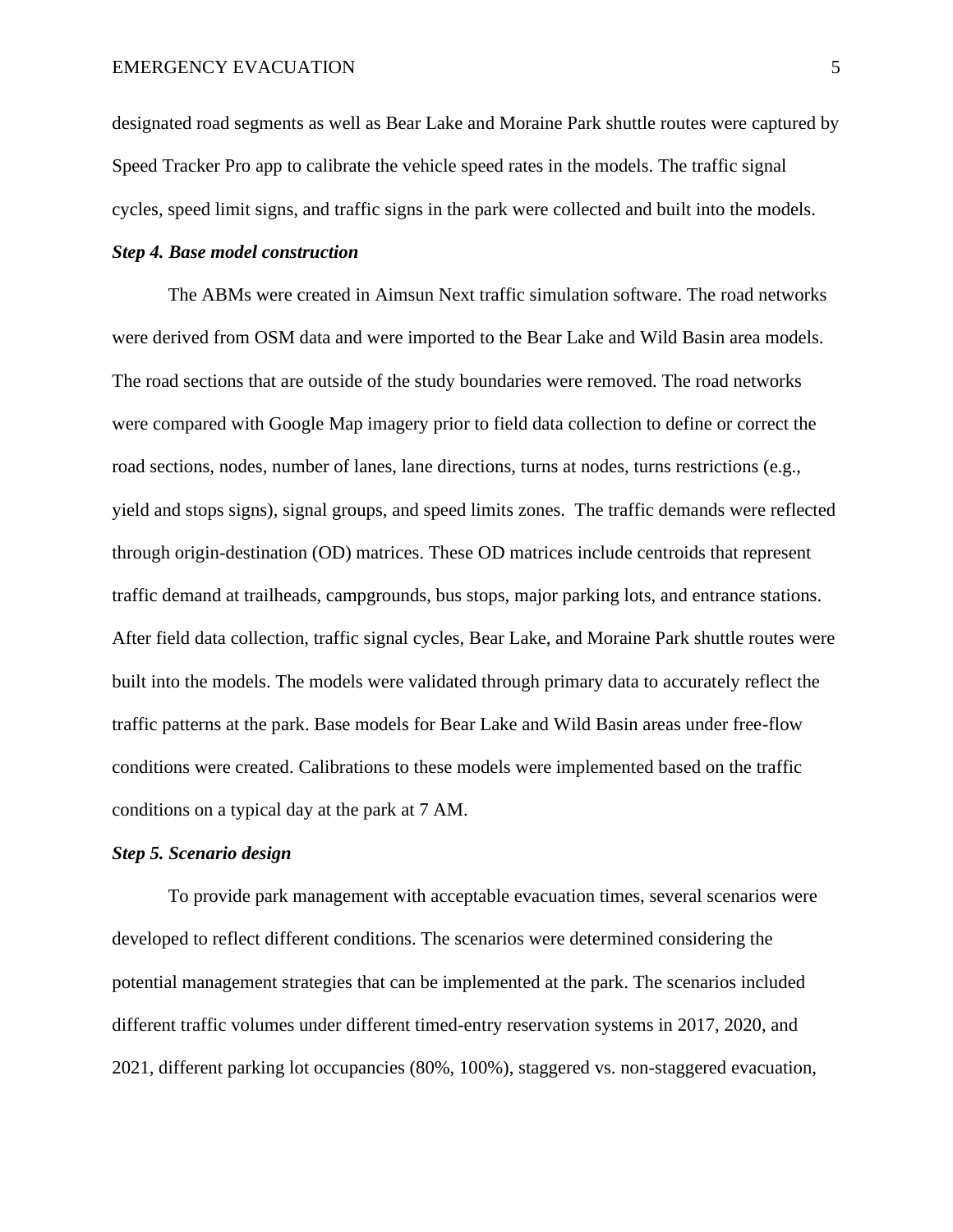and different control plans at the between Bear Lake Road - Highway 36 junction under which the evacuation times were estimated.

# *Step 6. Comparisons*

Evacuations were determined to take place at 2 PM, the peak hour, to investigate the most extreme condition at the park. The evacuation scenarios were composed of three different travel demands that capture three different stages of evacuation. The pre-evacuation stage represents a typical summer day at 1 PM in ROMO and lasts for an hour. During this stage, the park roads fill with vehicles as they originate from centroids to reach their destinations. During the second stage, evacuation orders are prompted, and vehicles start to exit the parking lots, bus stops, and campgrounds. During the third stage, all vehicles are assumed to have left their origin and are on their way to their respective exit by 2:20 PM. The last car that exits the park determines the evacuation time. Evacuation times were compared to provide effective solutions for managing the traffic capacities.

# **Initial Results**

According to the initial results, agent-based traffic microsimulations are found to be effective in providing alternative evacuation times under different scenarios. Although the simulations require an extensive set of data to be used as input and validations, they provide the evacuation planners and managers with the opportunity to experiment with different management strategies under which evacuations take place. ABMs are also found to be effective in visually representing traffic conditions such as bottlenecks over time and space.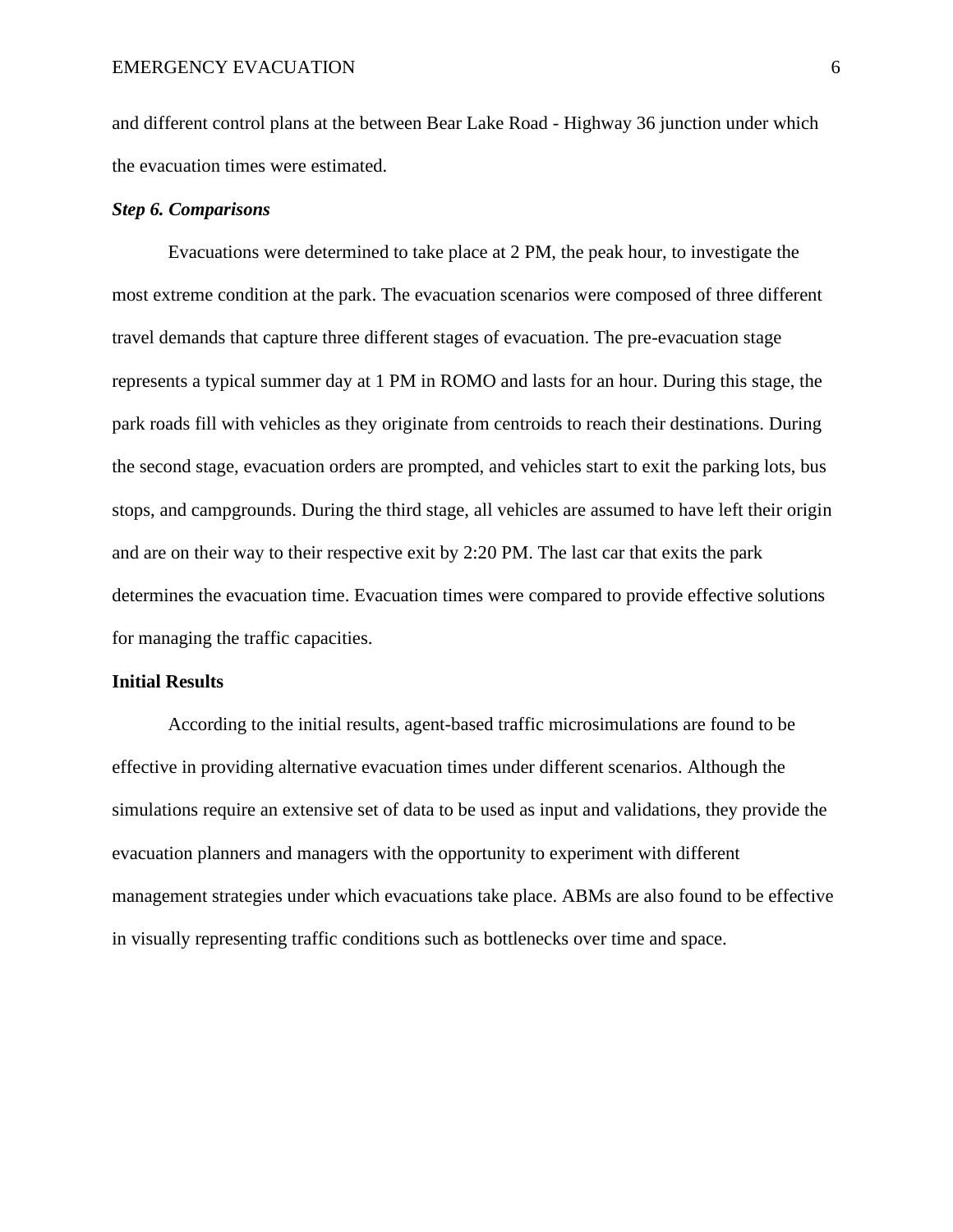# **References**

- Anwar, S. M., Jeanneret, C. A., Parrott, L., & Marceau, D. J. (2007). Conceptualization and implementation of a multi-agent model to simulate whale-watching tours in the St. Lawrence Estuary in Quebec, Canada. *Environmental Modelling & Software, 22*(12), 1775-1787.
- Chen, X. (2008). Microsimulation of hurricane evacuation strategies of Galveston Island. *The Professional Geographer, 60*(2), 160-173.
- Chen, X., & Zhan, F. B. (2014). Agent-based modeling and simulation of urban evacuation: relative effectiveness of simultaneous and staged evacuation strategies. In *Agent-based modeling and simulation* (pp. 78-96). Palgrave Macmillan, London.
- Cole, D. N. (2005). *Computer simulation modeling of recreation use: Current status, case studies, and future directions*. Gen. Tech. Rep. RMRS-GTR-143. U.S. Department of Agriculture, Forest Service, Rocky Mountain Research Station. https://www.fs.usda.gov/treesearch/pubs/20914
- Cova, T. J., & Johnson, J. P. (2002). Microsimulation of neighborhood evacuations in the urban– wildland interface. *Environment and Planning A, 34*(12), 2211-2229.
- Edwards, V. M., & Smith, S. (2011). Lessons from the Application of Decision-support Tools in Participatory Management of the New Forest National Park, UK. *Environmental Policy and Governance, 21*(6), 417-432.

Lämmel, G. (2011). *Escaping the tsunami: evacuation strategies for large urban areas concepts and implementation of a multi-agent based approach* [Doctoral dissertation, Wilmington University]. DepositOnce.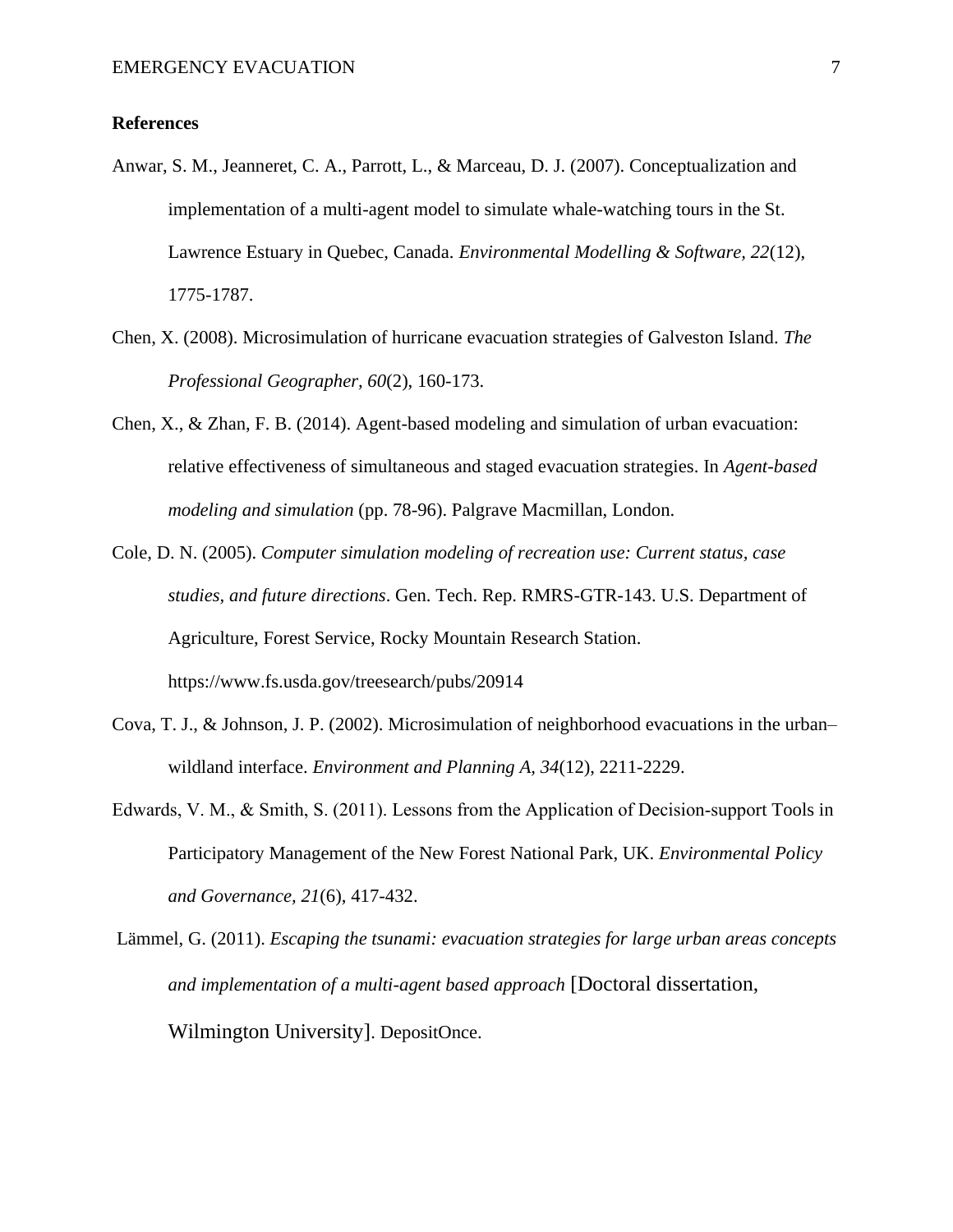- Lawson, S., Chamberlin, R., Choi, J., Swanson, B., Kiser, B., Newman, P., Monz, C., Pettebone, D., & Gamble, L. (2011). Modeling the effects of shuttle service on transportation system performance and quality of visitor experience in Rocky Mountain National Park. *Transportation Research Record: Journal of the Transportation Research Board, 2244*(1), 97-106.
- Liang, W., Lam, N. S. N., Qin, X., & Ju, W. (2015). A two-level agent-based model for hurricane evacuation in New Orleans. *Journal of Homeland Security and Emergency Management, 12*(2), 407-435.
- National Park Service. (2019, September) *Fire History.* U.S. Department of the Interior, National Park Service. https://www.nps.gov/romo/learn/fire-history.htm
- National Park Service. (2021, April). *Annual Visitation Highlights.* U.S. Department of the Interior, National Park Service.

https://www.nps.gov/subjects/socialscience/annual-visitation-highlights.htm.

- National Park Service. (2021, September). *Annual Park Ranking Report (1979 - Last Calendar Year)*. U.S. Department of the Interior, National Park Service. https://irma.nps.gov/STATS/SSRSReports/National%20Reports/Annual%20Park%20Ra nking%20Report%20(1979%20-%20Last%20Calendar%20Year)
- Orsi, F., & Geneletti, D. (2016). Transportation as a protected area management tool: An agentbased model to assess the effect of travel mode choices on hiker movements. *Computers, Environment and Urban Systems, 60*, 12-22.
- Pirotta, E., New, L., Harwood, J., & Lusseau, D. (2014). Activities, motivations and disturbance: An agent-based model of bottlenose dolphin behavioral dynamics and interactions with tourism in Doubtful Sound, New Zealand. *Ecological Modelling, 282,* 44-58.